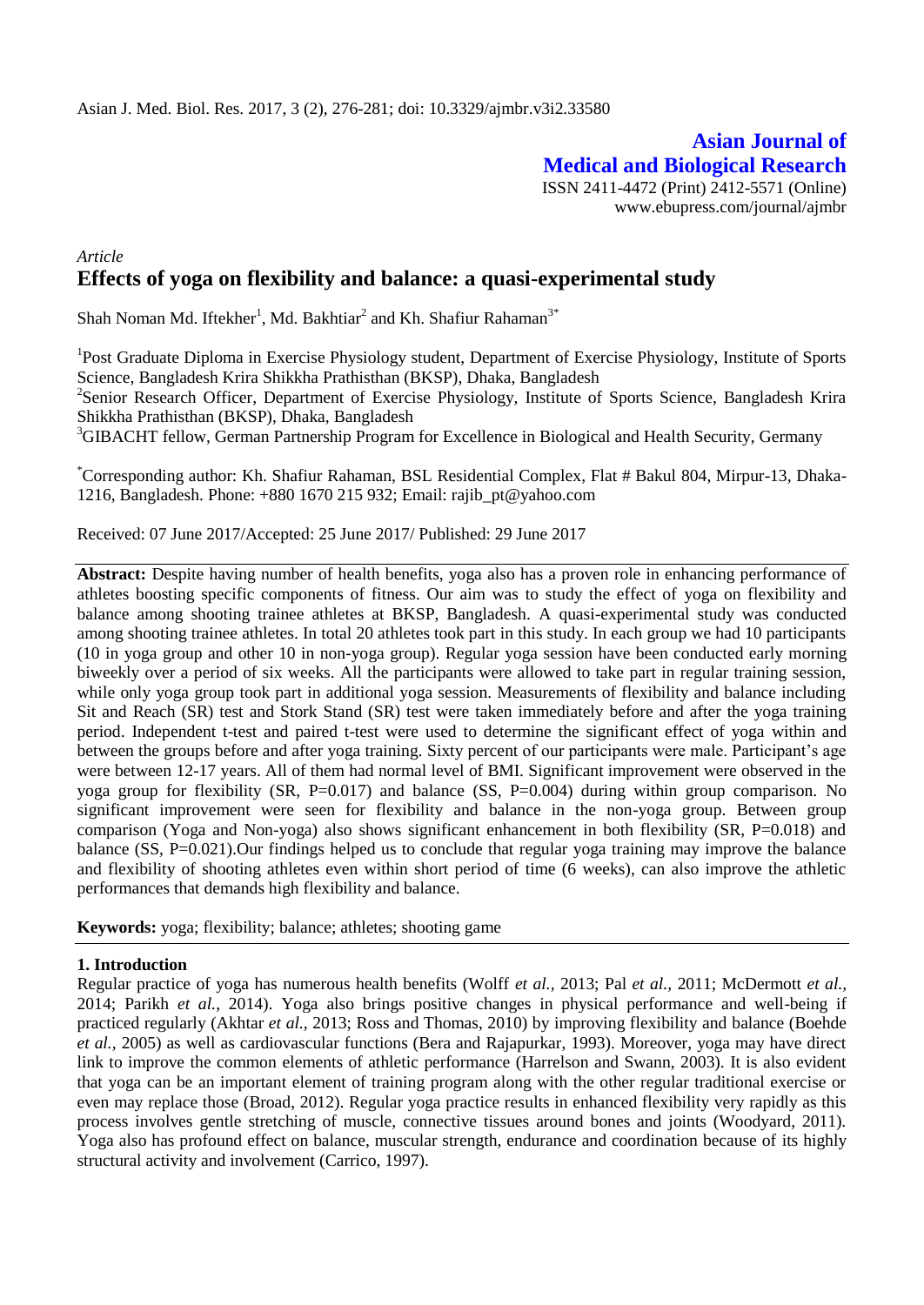Yoga differs from other typical forms of exercise training as it requires multi-structural involvement that gives a difficult task to the body in various ways (Gulati and Sharma, 2011; Kaminoff and Matthews, 2007). Proper positioning trough yoga enhances movement abilities and reduces movement limitation, thus improves body functioning among athletes. It also helps to maintain continuous and stable breathing through a series of Asanas (static posture) involving required muscle groups under tension. Interacting breathing mechanism to the tensed musculoskeletal system brings comprehensive changes to the whole body while performing those Asanas (Coulter, 2010).

Traditional exercise emphasizes on improving specific fitness for a given sports achievement (Bryant and Green, 2006). Though specific components of fitness increases, it is difficult to use these in attaining optimal athletic performance (Aaberg, 2002). On the other hand, regular yoga practice improves many specific components of fitness (e.g. increase alignment, increase range of motion, and enhance muscle fibers recruitment) by increasing flexibility and reducing muscle tension thus allows new movements to take place and help joints to move freely (Clark and Powers, 2012). Thus sport skill improves.

In shooting game, balance and flexibility is important for athletes to hold their gun for longer period and without bouncing it. According to the evidence above, yoga helps to strengthen and refine connective muscle tissue and some of those really small muscle that are responsible for balance and stillness. A good practice of yoga could be of great help for shooting athletes in this regard.

Therefore, the main intention of this paper was to investigate the effect of yoga on specific components of fitness particularly flexibility and balance related to athletic performance. Thus, through an improvement of specific fitness elements, the core ability for athletic performance should increase. To apply our results to competitive situations, we performed our experiment on trainee athletes who were participating in regular training at shooting department of Bangladesh Krira Shikkha Prathisthan (BKSP), Bangladesh for their athletic events.

## **2. Materials and Methods**

A quasi-experimental study was carried out for a period of 7 weeks (Measurement days and yoga training session) to assess the impact of yoga on specific aspects of athletic fitness among the suitable sportsperson participating in regular shooting training at BKSP. The study measurements were taken in the Department of Exercise Physiology at Institute of Sports Science, BKSP and the yoga training session was conducted in the shooting complex of BKSP. The study duration was from April, 2017 to May, 2017. Yoga training were given over a period of 6 weeks at a frequency of twice per week. We have selected 20 participants according to their availability and suitability guided by the coaches allowing the researchers to collect the data on their athletes. Participants ( $n = 20$ ) were trainee athletes in shooting department both male and female. The subjects were divided among yoga group  $(n=10)$  and non-yoga group  $(n=10)$ . The participants had no previous experience with yoga and were free from injury. History of any existing medical condition were also asked before including them in this study. Students who passed at least one year training at BKSP were included. New students were excluded from the study as without particular sports training it can bias our study hypothesis.

## **2.1. Procedures**

The yoga group and the non-yoga group was comprised of shooting trainee players. During the period of yoga sessions for 6 weeks, members of both group have also participated the regularly pre-scheduled sport specific training. Common training included static stretching exercises, weight and endurance training, and running for both groups. In addition to their regular training, the yoga subjects took part in yoga sessions in early morning (Monday and Thursday) each week before any other physical activity. Sessions were conducted by professional yoga expert. The yoga expert demonstrated variety of yoga poses (Asanas) and the participants then followed and imitated those poses. Each session took place for an hour. Measures of flexibility and balance were taken immediately before and shortly after the 6-week yoga sessions.

Assessments for each group were completed separately. One day before the initiation of first yoga session, the measurements were taken with the same testing protocol from both yoga and non-yoga group members. Similarly, at the end of 6 weeks yoga training session, one day after, the testing protocol was repeated with the yoga group and non-yoga group athletes respectively. Without any warm up session, the following assessment protocol was completed: (1) Sit-reach (SR) test and (2) Stork stand (SS) test. The measures of flexibility were determined by an SR test (Baechle, 2008), while a test of balance was conducted with a stork stand (SS) test (Coulson and Archer, 2011). We have reported the best attempts out of three.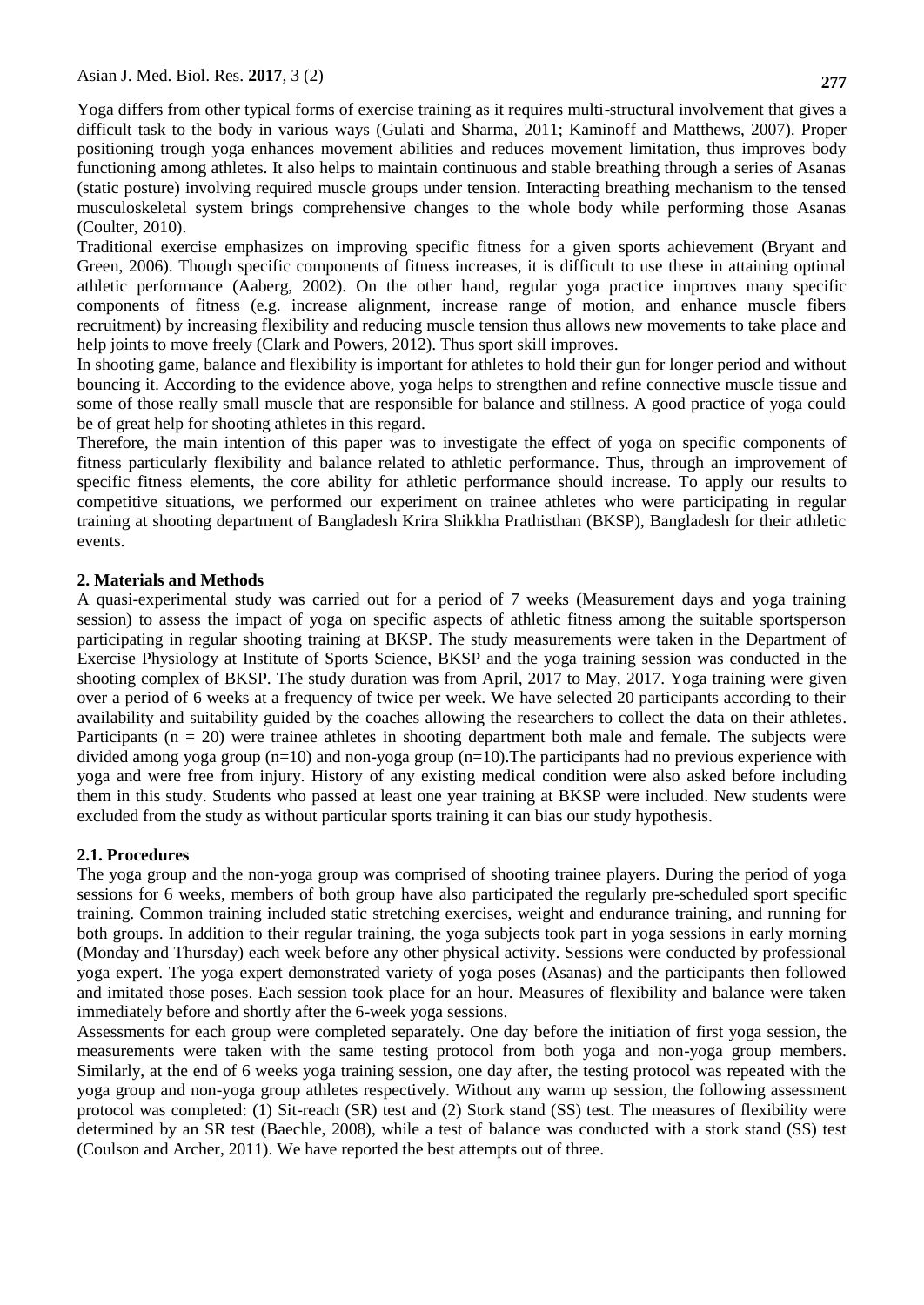## **2.2. Statistical analysis**

Standard descriptive statistics (mean  $\pm$  standard deviation) were determined for directly measured and derived variables. Before-after comparison of means were calculated for all measured values. Paired t-test were used for the comparison of various characteristic variables between two groups. Data were analyzed using SPSS (Statistical Package for Social Science) version 22.0. A 5% level of probability was used to indicate statistical significance.

# **3. Results**

A total number of 20 participants (10 from each group, i.e. yoga and non-yoga group) were included in this study. Participants were both male and female trainee athletes of shooting game at BKSP. The Mean age of the participants were 13.70  $\pm$  1.33 (SD) for yoga group ranging from 14-17 years of age. Mean age for non-yoga group members were  $13.60 \pm 0.97$  (SD) ranging from 12-17 years. Sixty percent were male and forty percent were female in both groups.

The mean  $(\pm SD)$  height was slightly higher among the non-yoga group. There was no remarkable difference in mean weight of our participants among the two groups. BMI (Body Mass Index) of all participants were within the normal range. The BMI level was slightly higher among yoga group participants. From the table below it is clearly visible that in all aspects of selected anthropometric variables, there was no big gap among yoga and non-yoga group. The means and standard deviation of the anthropometric variables of the two group of are given below (Table 1).

Flexibility test score difference were observed among yoga group compared to non-yoga group. In yoga group, according to the test performed before and after yoga training, significant difference (P=0.017) were found in the score and the mean difference was -2.00. This implies that an average of 2 inches of flexibility has increased among yoga group participants after the training. On the other hand, no significant difference in the mean score of flexibility test were observed among the non-yoga group participants (Table 2).

Improvement in balance were observed in the yoga group over 6 weeks period of yoga training session. Performance in the ST test had a mean increase from 24.10 seconds (Standard deviation [SD] = 16.33) to 26.30 seconds (Standard deviation  $[SD] = 17.33$ ) which was statistically significant  $(P=0.004)$ . But no significant difference were found among the non-yoga group who performed the same test having regular forms of training (Table 3).

In addition to this, between group (yoga and no-yoga) comparison revealed that there was also significant difference in the SR test for flexibility (P=0.018) and ST test for balance (P=0.021) at the finishing of 6 weeks of yoga training period (Tables 2 and 3).

| <b>Variables</b>             | Yoga (n=10) |           | Non-yoga $(n=10)$ |           |  |
|------------------------------|-------------|-----------|-------------------|-----------|--|
|                              | <b>Mean</b> | <b>SD</b> | Mean              | <b>SD</b> |  |
| Height $(Cm)$                | 153.16      | 24.50     | 163.79            | 6.76      |  |
| Weight $(Kg)$                | 51.80       | 12.96     | 53.30             | 6.05      |  |
| <b>BMI</b> (Body Mass Index) | 22.23       | 3.61      | 19.88             | . .98     |  |

## **Table 1. Descriptive statistics of selected anthropometric variables.**

 $SD = Standard deviation, n = number of participants$ 

## **Table 2. Analytical statistics for yoga and non-yoga traditional measures for flexibility.**

|                        | Sit reach (SR) test (Inches) |                  |                       |  |
|------------------------|------------------------------|------------------|-----------------------|--|
| <b>Measures</b>        | Yoga Group                   | Non-yoga Group   | Yoga – non-yoga Group |  |
| Mean $\pm$ SD (before) | $35.50 \pm 5.33$             | $37.20 \pm 5.03$ | $36.85 \pm 5.05$      |  |
| Mean $\pm$ SD (after)  | $38.50 \pm 6.62$             | $37.30 \pm 4.95$ | $37.90 \pm 5.72$      |  |
| Mean difference        | $-2.00$                      | $-0.10$          | $-1.05$               |  |
| Standard error of mean | 0.68                         | 0.18             | 1.82                  |  |
| t statistics           | $-2.93$                      | $-0.56$          | $-2.58$               |  |
| P value                | $0.017$ *                    | 0.591            | 0.018                 |  |

\* Significant level p< 0.05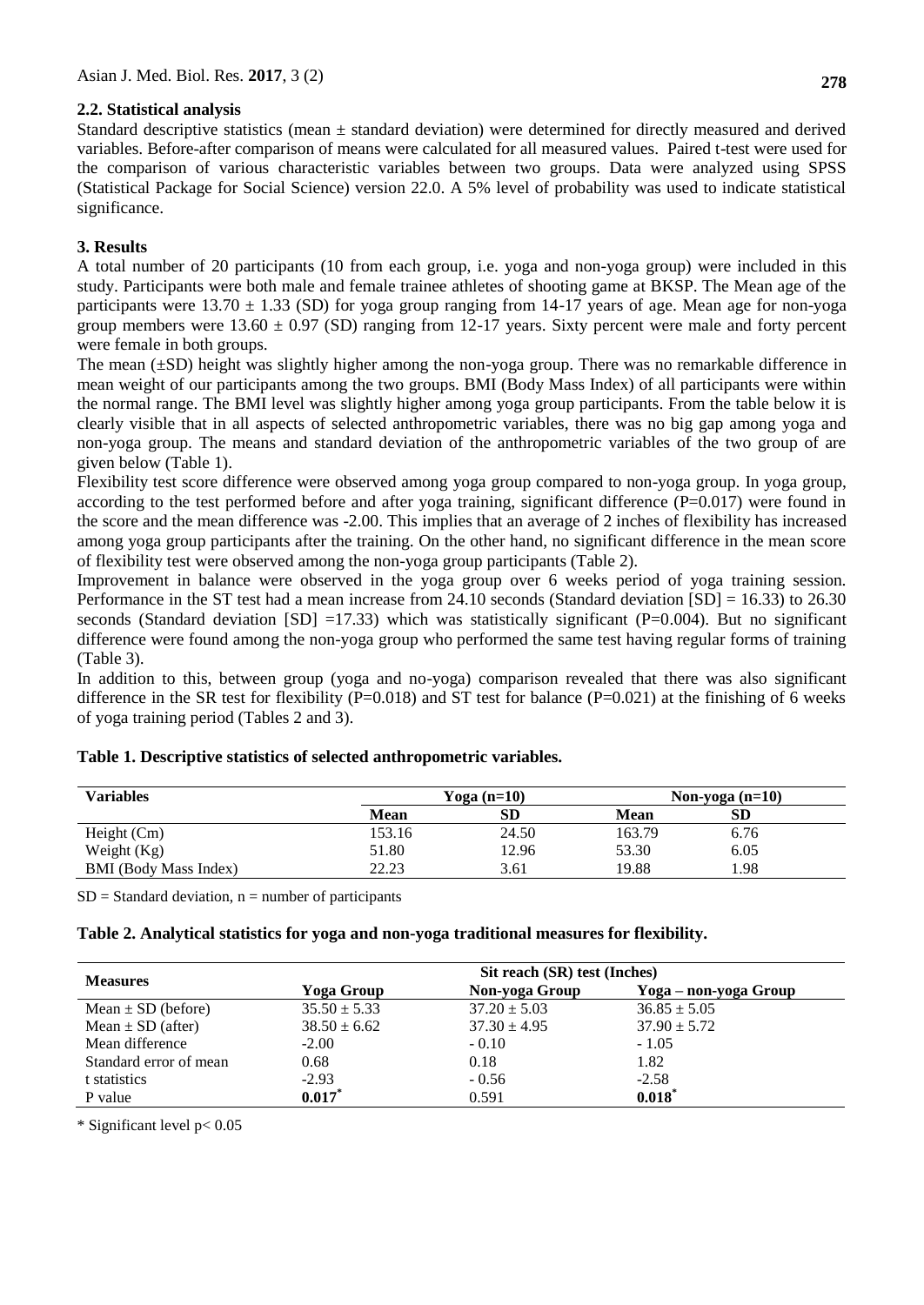| <b>Measures</b>        | <b>Stork stand (ST) test (Seconds)</b> |                  |                       |  |
|------------------------|----------------------------------------|------------------|-----------------------|--|
|                        | Yoga Group                             | Non-yoga Group   | Yoga – non-yoga Group |  |
| Mean $\pm$ SD (before) | $24.10 \pm 16.33$                      | $16.50 \pm 4.71$ | $20.30 \pm 12.33$     |  |
| Mean $\pm$ SD (after)  | $26.30 \pm 17.73$                      | $16.30 \pm 4.52$ | $21.30 \pm 13.60$     |  |
| Mean difference        | $-2.20$                                | 0.20             | $-1.0$                |  |
| Standard error of mean | 0.57                                   | 0.13             | 0.40                  |  |
| t statistics           | $-3.84$                                | 1.50             | $-2.52$               |  |
| P value                | $0.004*$                               | 0.168            | $0.021$ *             |  |

**Table 3. Analytical statistics for yoga and non-yoga traditional measures for balance.**

\* Significant level p< 0.05, SD= Standard Deviation

#### **4. Discussion**

Flexibility and balance are important components of fitness of any sportsperson which plays an important role on their performance. In this particular study, our main focus was to determine if yoga has any additional effect on the flexibility and balance of shooting game athletes despite of their regular forms of training. Athletes from both groups took part in their regular training programs. Regular training session included warm up exercise, strength and endurance training, sport specific skill training and participating in their sport regularly. Only yoga group was given additional yoga training. Evidence have shown that flexibility training and yoga increases the range of motion of joints (McHugh and Cosgrave, 2010; Amin and Goodman, 2014) compared to those who are untrained. Therefore, we hypothesized that both group will show improvement in the flexibility test because all of them took part in regular warm-up sessions.

In our findings, it shows that in addition to the regular training session, yoga training significantly increases the measures of flexibility. On the contrary, the non-yoga group did not show any improvement in flexibility measures. Moreover, participants of yoga group also had higher flexibility than the participants of non-yoga group. Thus, 6 weeks of practicing yoga did help to improve flexibility measures in the actively training athletes while warm up stretching did not.

We have also hypothesized that both groups (yoga and non-yoga) will improve in balance test because participating regularly in strength and endurance training, sport specific skills particularly for shooting game provokes stability and balance (Zech *et al.,* 2010). Furthermore, regularyoga practice supposed to increase the balance (Zech *et al.,* 2010; Boehde *et al.,* 2005), we expected that the additional yoga training will also improve the balance. Improvement in balance measures were observed significantly among yoga group according to our expectation. However, the non-yoga group failed to show any improvement. The effects of yoga was again revealed with significantly higher balance for yoga group versus non-yoga group. According to the findings above, we can again establish the fact that additional yoga training has positive effect on balance with traditional training even within shorter period of time (6 weeks).

Our study finds similarity with other studies too. In a study conducted among college athletes for about 10 weeks of yoga session in similar setting. Significant improvement were seen in both flexibility and balance among those participant who were belong to yoga group, in contrast, non-yoga group did not show any changes in their performance after the tests performed for measurement (Polsgrove *et al.,* 2015). This evidence also supports our finding. Yoga can indeed enhance the flexibility and balance of athletes alongside with their traditional training.

Another study conducted among Olympic weightlifters revealed that 7-weeks of yoga training did not show any significant differences between groups on flexibility measures (Ernst and Jensen, 2016). Though the result contradicts the finding of our result, many other studies have shown the positive impact of yoga on flexibility. Hence, excluding only one evidence, we can surely recommend to include yoga session along with their regular training among athletes.

The athletes who practiced yoga for 6 weeks have shown the improvement in both flexibility and balance measures. According to our findings, we could expect that yoga group athletes would frequently exceed the nonyoga group athletes in flexibility and balance. Participating in additional training that focused on multiple components of fitness, may explain the improved measures of flexibility and balance for the yoga group athletes.

Based on the above cited literatures and consultations with many others the investigator confidently arrived at the conclusion that the trainee athletes who took part in the yoga session had enhanced flexibility and balance than the other group who took part only in the regular training, therefore, it would be beneficial if professional yoga expert can be included with the coaching team to provide regular training to improve the overall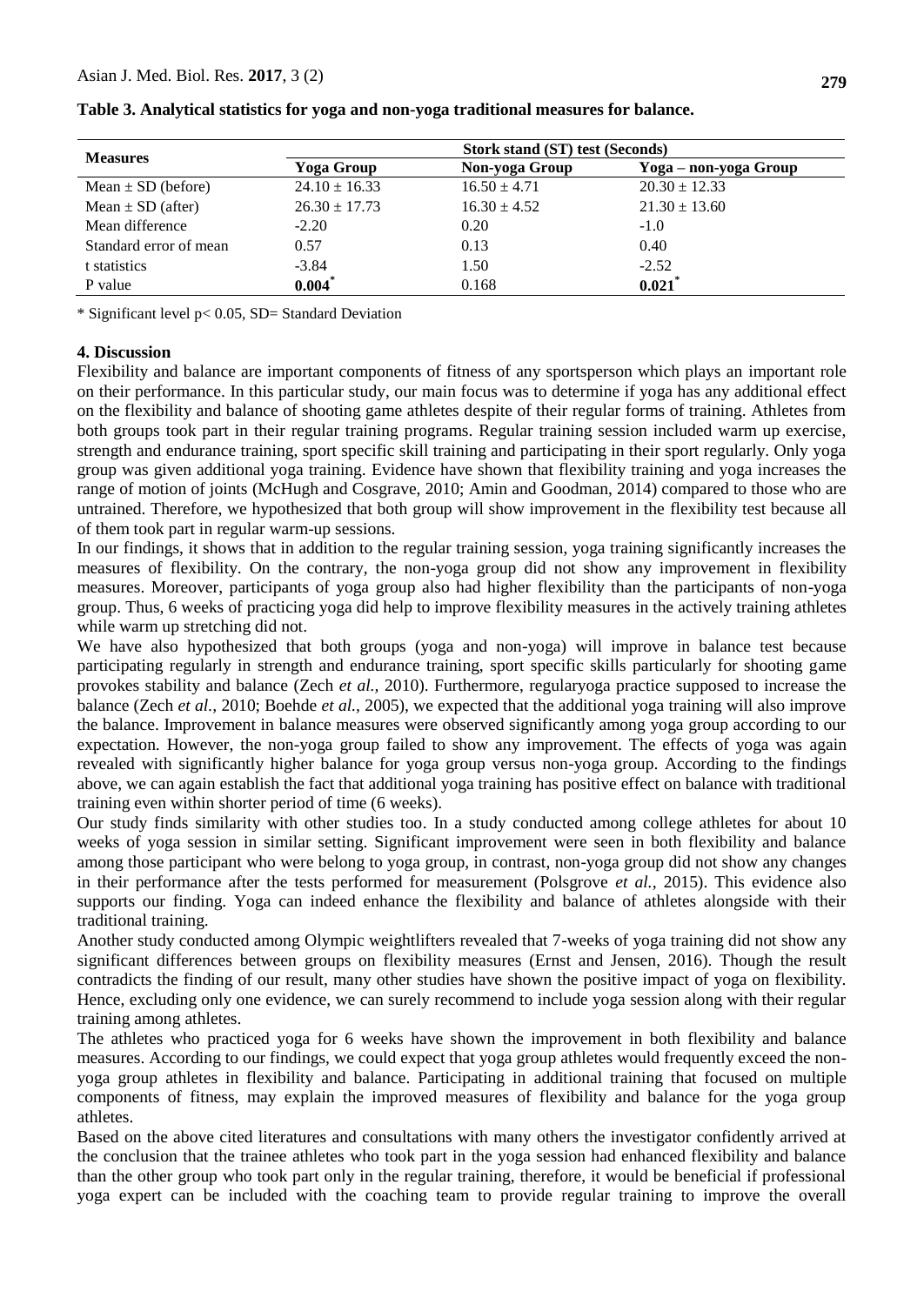performance of shooting players. Furthermore, our study opened a room for further research in near future overcoming the limitation (time and samples size) revealed in this project. Our study population were mostly young adolescent. If we could include professional and adult sport persons, our result would have been different. Further research can also be done in other departments of BKSP adding more weeks of yoga training session with more outcome variables and measurement techniques to build the strong evidence. Yoga also has pshychological benefits which has not been studied in our study but this is also an important apsects to be added in future research.

### **5. Conclusions**

Based on our findings, we can conclude that taking part in yoga session alongside with the traditional training methods has helped to improve flexibility and balance among shooting trainee athletes. Thus, yoga may support to enhance performance of those athletes by increasing specific components of fitness. Further studies to evaluate the impact of yoga including large sample size with different age groups, others port departments, other components of fitness and measurement tools, psychological aspects and more time may help to create more strong evidence. Hence, at this moment we can recommend that yoga professional could be included with the team to conduct yoga session on a regular basis to enhance performance of athletes. Coaches could also be trained on yoga poses so that they can conduct yoga session with their trainee athletes along with the other regular training.

#### **Acknowledgements**

We are grateful to the coaches and authorities at the shooting department of BKSP for their cooperation throughout the study period. We are also thankful to our participants for their active participation in this study that helped us to successfully complete the project.

### **Conflict of interest**

None to declare.

### **References**

Aaberg E, 2002. Strength, Speed and Power. Indianapolis (IN): Alpha.

- Akhtar P, S Yardi and M Akhtar, 2013. Effects of yoga on functional capacity and well being. International Journal of Yoga, 6: 76.
- Amin DJ and M Goodman, 2014. The effects of selected asanas in Iyengar yoga on flexibility: Pilot study. Journal of Bodywork and Movement Therapies, 18: 399-404.
- Baechle T, 2008. Essentials of Strength Training and Conditioning. 3rd ed. Champaign (IL): Human Kinetics.
- Bera TK and MV Rajapurkar, 1993. Body composition, cardiovascular endurance and anaerobic power of yogic practitioner. Indian Journal of Physiology and Pharmacology, 37: 225-225.
- Boehde DD, JP Porcari, J Greany, B Udermann, D Johanson and C Foster, 2005. The physiological effects of 8 weeks of yoga training. Journal of Cardiopulmonary Rehabilitation and Prevention, 25: 290.
- Broad WJ, 2012. The science of yoga: The risks and the rewards. Simon and Schuster.
- Bryant CX and DJ Green, 2006. ACE personal trainer manual: The ultimate resource for fitness professionals. Recording for the Blind and Dyslexic.
- Carrico M, 1997. Yoga journal's yoga basics: the essential beginner's guide to yoga for a lifetime of health and fitness. Macmillan.
- Clark B and S Powers, 2012. The Complete Guide to Yin Yoga: The Philosophy and Practice of Yin Yoga. Ashland (OR): White Cloud Press.
- Coulson M and D Archer, 2011. Practical fitness testing: Analysis in exercise and sport. Bloomsbury Publishing

Coulter H, 2010. A Manual for Students Teachers and Practitioners. Honesdale (PA): Body and Breath.

- Ernst AT and RL Jensen, 2016. 7-weeks of yoga training and its effects on flexibility and rate of force development in olympic weightlifters. In ISBS-Conference Proceedings Archive, 34: 1.
- Gulati R and A Sharma, 2011. Physical and mental fitness in sports person-role of yoga-fitness prescribe in ancient books. OvidiusUniv Ann Ser Phys Educ Sport SciMov Health, 1: 120-5.
- Harrelson GL and E Swann, 2003. Yoga, Part I: An Introduction. Athletic Therapy Today, 8: 32-34.

Kaminoff L, A Matthews and S Ellis, 2007. Yoga anatomy. Champaign, IL: Human Kinetics.

McDermott KA, MR Rao, R Nagarathna, EJ Murphy, A Burke, RH Nagendra and FN Hecht, 2014. A yoga intervention for type 2 diabetes risk reduction: a pilot randomized controlled trial. BMC Complementary and Alternative Medicine, 14: 212.